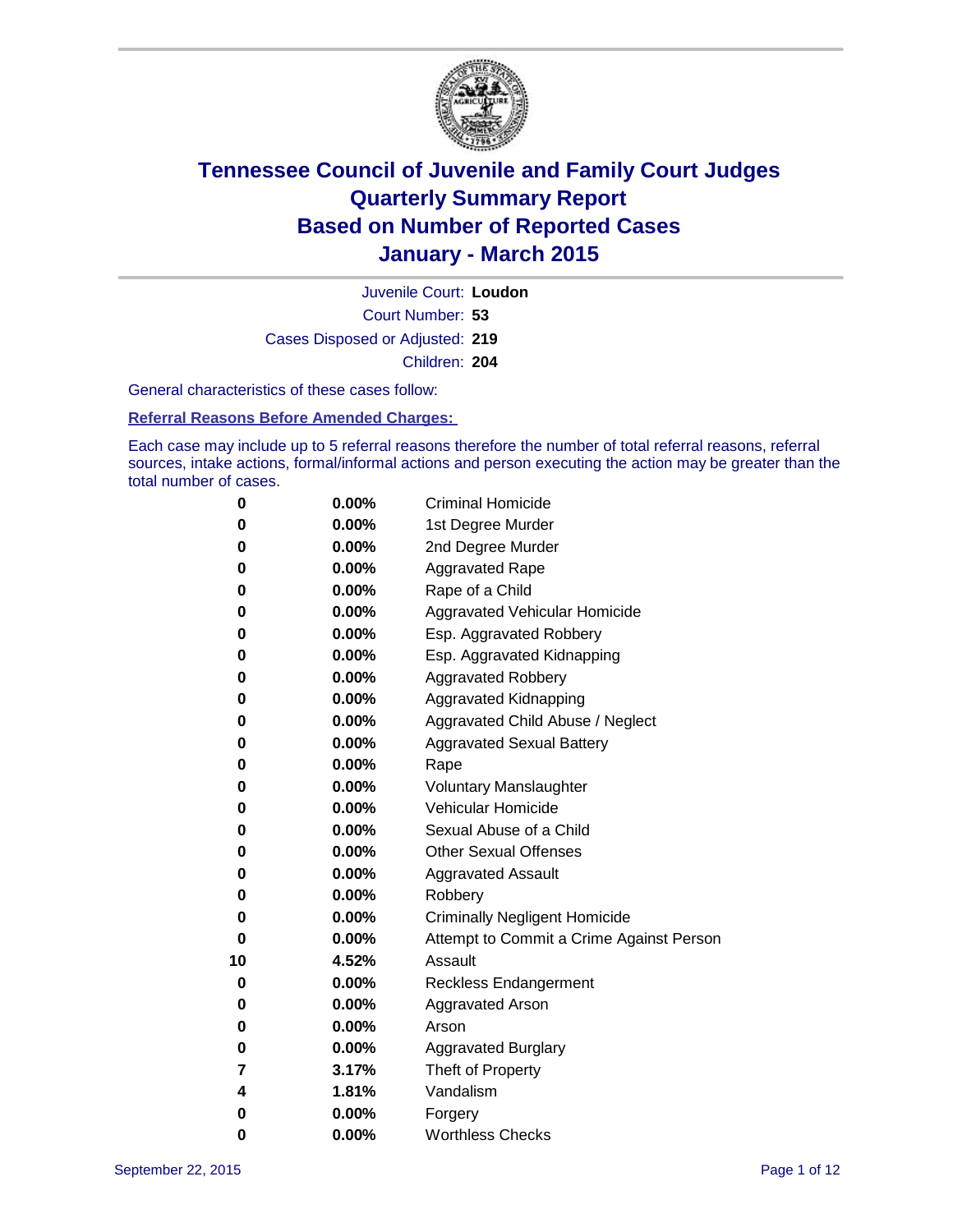

Court Number: **53** Juvenile Court: **Loudon** Cases Disposed or Adjusted: **219** Children: **204**

#### **Referral Reasons Before Amended Charges:**

Each case may include up to 5 referral reasons therefore the number of total referral reasons, referral sources, intake actions, formal/informal actions and person executing the action may be greater than the total number of cases.

| 0  | $0.00\%$ | Illegal Possession / Fraudulent Use of Credit / Debit Cards |
|----|----------|-------------------------------------------------------------|
| 0  | 0.00%    | <b>Burglary</b>                                             |
| 0  | 0.00%    | Unauthorized Use of a Vehicle                               |
| 0  | 0.00%    | <b>Cruelty to Animals</b>                                   |
| 0  | 0.00%    | Sale of Controlled Substances                               |
| 0  | 0.00%    | <b>Other Drug Offenses</b>                                  |
| 3  | 1.36%    | Possession of Controlled Substances                         |
| 0  | 0.00%    | <b>Criminal Attempt</b>                                     |
| 0  | 0.00%    | Carrying Weapons on School Property                         |
| 0  | 0.00%    | Unlawful Carrying / Possession of a Weapon                  |
| 0  | 0.00%    | <b>Evading Arrest</b>                                       |
| 0  | 0.00%    | Escape                                                      |
| 0  | 0.00%    | Driving Under Influence (DUI)                               |
| 13 | 5.88%    | Possession / Consumption of Alcohol                         |
| 1  | 0.45%    | Resisting Stop, Frisk, Halt, Arrest or Search               |
| 0  | 0.00%    | <b>Aggravated Criminal Trespass</b>                         |
| 0  | 0.00%    | Harassment                                                  |
| 0  | 0.00%    | Failure to Appear                                           |
| 0  | 0.00%    | Filing a False Police Report                                |
| 0  | 0.00%    | Criminal Impersonation                                      |
| 2  | 0.90%    | <b>Disorderly Conduct</b>                                   |
| 1  | 0.45%    | <b>Criminal Trespass</b>                                    |
| 0  | 0.00%    | Public Intoxication                                         |
| 0  | 0.00%    | Gambling                                                    |
| 21 | 9.50%    | Traffic                                                     |
| 1  | 0.45%    | <b>Local Ordinances</b>                                     |
| 0  | 0.00%    | Violation of Wildlife Regulations                           |
| 2  | 0.90%    | Contempt of Court                                           |
| 10 | 4.52%    | Violation of Probation                                      |
| 0  | 0.00%    | Violation of Aftercare                                      |
| 5  | 2.26%    | <b>Unruly Behavior</b>                                      |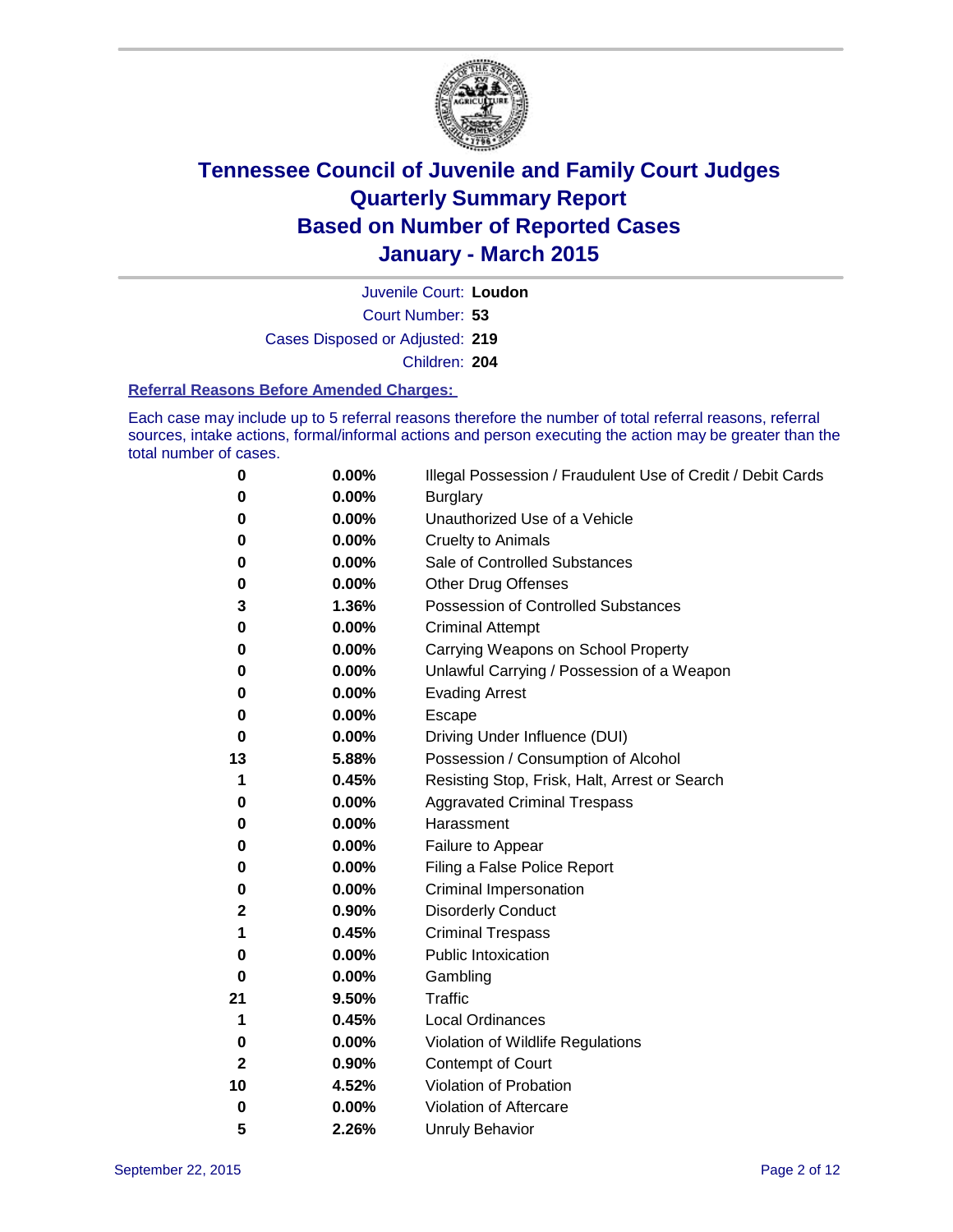

Court Number: **53** Juvenile Court: **Loudon** Cases Disposed or Adjusted: **219** Children: **204**

### **Referral Reasons Before Amended Charges:**

Each case may include up to 5 referral reasons therefore the number of total referral reasons, referral sources, intake actions, formal/informal actions and person executing the action may be greater than the total number of cases.

| 58  | 26.24%   | Truancy                               |
|-----|----------|---------------------------------------|
| 0   | 0.00%    | In-State Runaway                      |
| 0   | 0.00%    | Out-of-State Runaway                  |
| 32  | 14.48%   | Possession of Tobacco Products        |
| 0   | $0.00\%$ | Violation of a Valid Court Order      |
| 0   | 0.00%    | <b>Violation of Curfew</b>            |
| 0   | 0.00%    | Sexually Abused Child                 |
| 0   | 0.00%    | <b>Physically Abused Child</b>        |
| 29  | 13.12%   | Dependency / Neglect                  |
| 0   | 0.00%    | <b>Termination of Parental Rights</b> |
| 0   | 0.00%    | Violation of Pretrial Diversion       |
| 0   | $0.00\%$ | Violation of Informal Adjustment      |
| 0   | $0.00\%$ | <b>Judicial Review</b>                |
| 0   | 0.00%    | <b>Administrative Review</b>          |
| 5   | 2.26%    | <b>Foster Care Review</b>             |
| 17  | 7.69%    | Custody                               |
| 0   | 0.00%    | Visitation                            |
| 0   | 0.00%    | Paternity / Legitimation              |
| 0   | 0.00%    | <b>Child Support</b>                  |
| 0   | 0.00%    | <b>Request for Medical Treatment</b>  |
| 0   | 0.00%    | <b>Consent to Marry</b>               |
| 0   | 0.00%    | Other                                 |
| 221 | 100.00%  | <b>Total Referrals</b>                |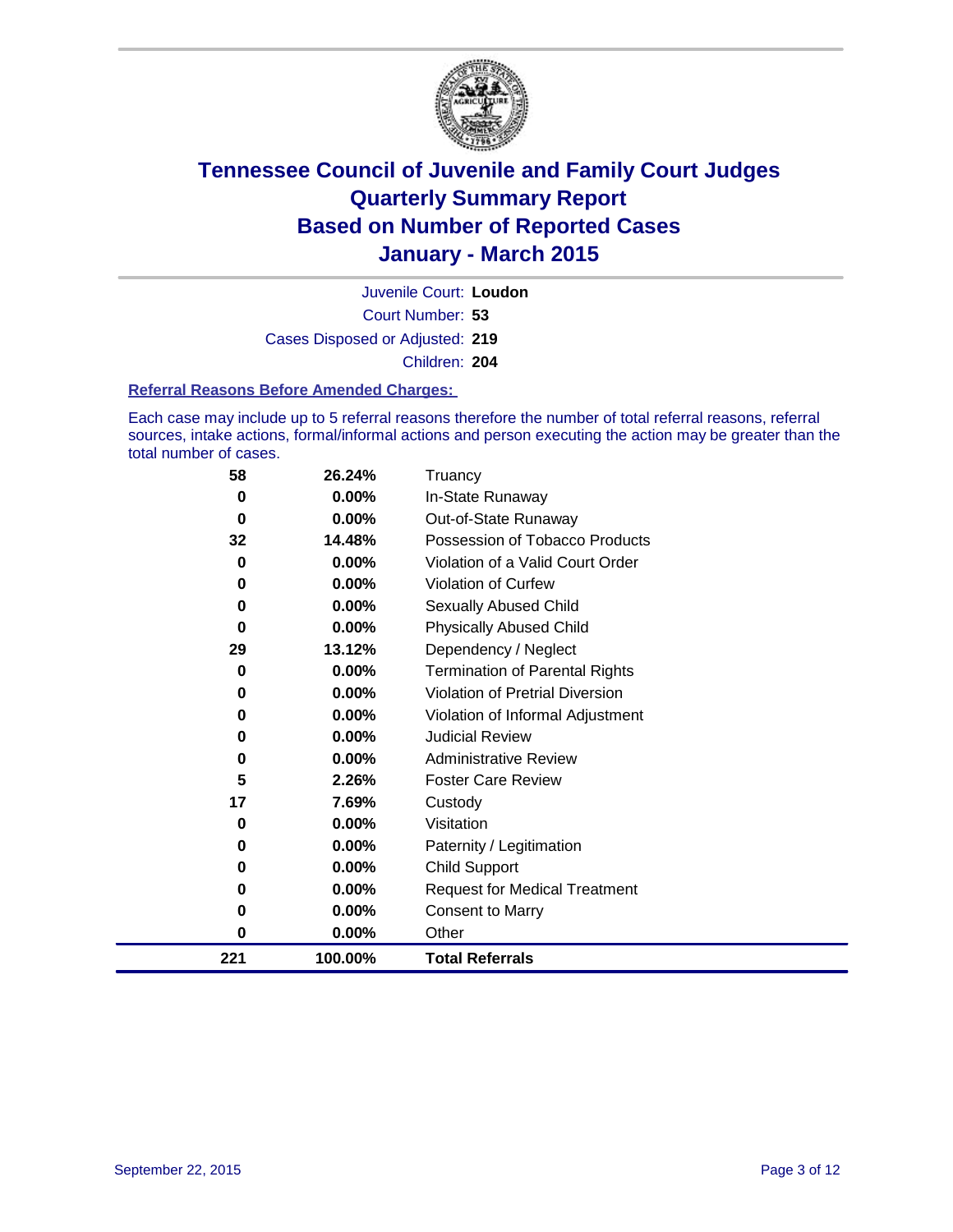

| Juvenile Court: Loudon          |               |
|---------------------------------|---------------|
| Court Number: 53                |               |
| Cases Disposed or Adjusted: 219 |               |
|                                 | Children: 204 |
|                                 |               |

### **Referral Sources: 1**

| 221 | 100.00%  | <b>Total Referral Sources</b>     |
|-----|----------|-----------------------------------|
| 0   | $0.00\%$ | Other                             |
| 0   | $0.00\%$ | Unknown                           |
| 0   | $0.00\%$ | Hospital                          |
| 0   | $0.00\%$ | Child & Parent                    |
| 0   | $0.00\%$ | Victim                            |
| 0   | $0.00\%$ | <b>Other Court</b>                |
| 0   | $0.00\%$ | Social Agency                     |
| 10  | 4.52%    | <b>Court Staff</b>                |
| 0   | $0.00\%$ | <b>District Attorney's Office</b> |
| 0   | $0.00\%$ | <b>Other State Department</b>     |
| 51  | 23.08%   | <b>DCS</b>                        |
| 0   | $0.00\%$ | <b>CSA</b>                        |
| 86  | 38.91%   | School                            |
| 0   | $0.00\%$ | Self                              |
| 0   | $0.00\%$ | <b>Relatives</b>                  |
|     | 0.45%    | Parents                           |
| 73  | 33.03%   | Law Enforcement                   |

### **Age of Child at Referral: 2**

| 204 | 100.00%  | <b>Total Child Count</b> |
|-----|----------|--------------------------|
| 0   | $0.00\%$ | <b>Unknown</b>           |
| 0   | $0.00\%$ | Ages 19 and Over         |
| 40  | 19.61%   | Ages 17 through 18       |
| 59  | 28.92%   | Ages 15 through 16       |
| 33  | 16.18%   | Ages 13 through 14       |
| 19  | 9.31%    | Ages 11 through 12       |
| 53  | 25.98%   | Ages 10 and Under        |

<sup>1</sup> If different than number of Referral Reasons (221), verify accuracy of your court's data.

One child could be counted in multiple categories, verify accuracy of your court's data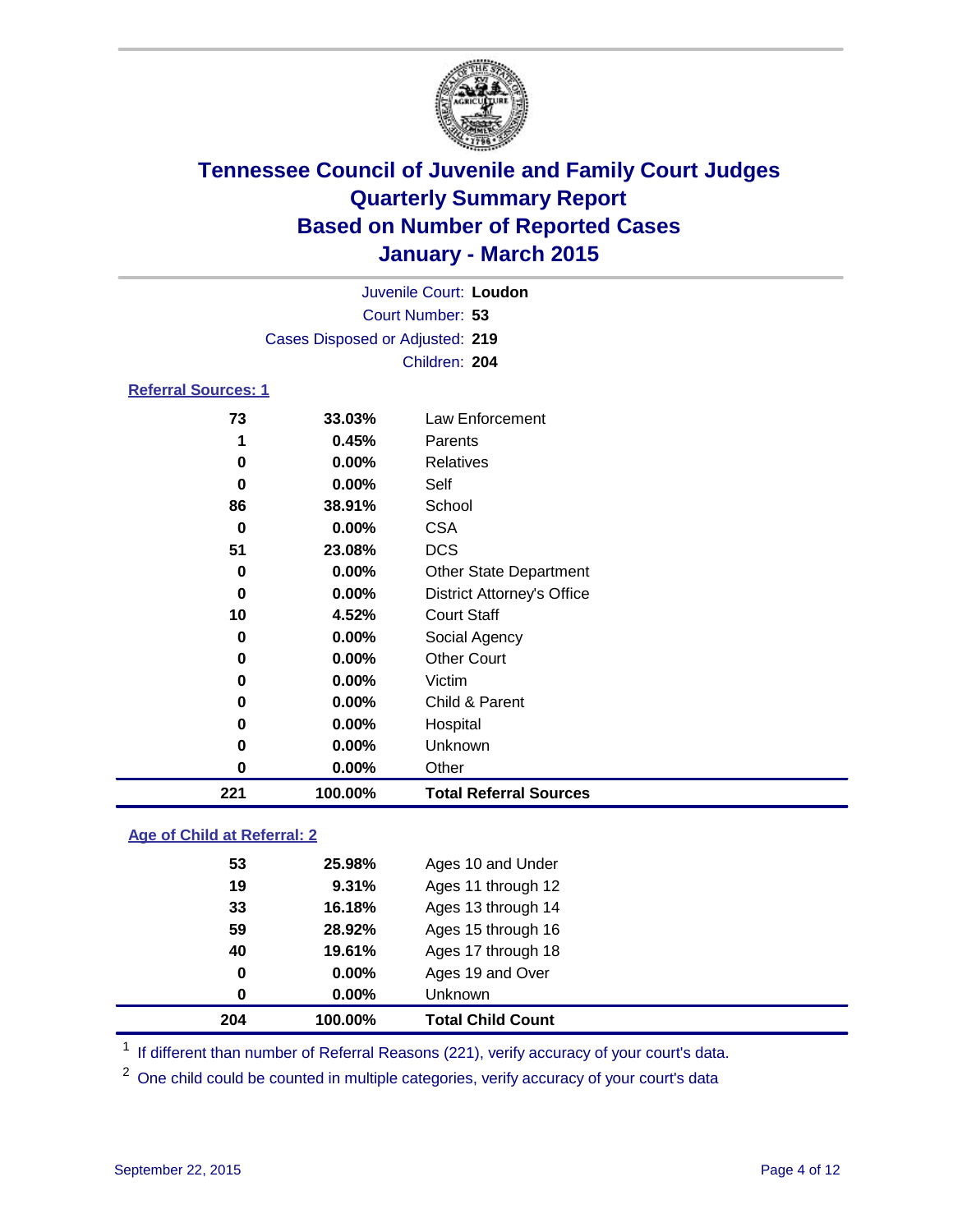

| Juvenile Court: Loudon                  |                                 |                          |  |  |
|-----------------------------------------|---------------------------------|--------------------------|--|--|
|                                         | Court Number: 53                |                          |  |  |
|                                         | Cases Disposed or Adjusted: 219 |                          |  |  |
|                                         |                                 | Children: 204            |  |  |
| Sex of Child: 1                         |                                 |                          |  |  |
| 127                                     | 62.25%                          | Male                     |  |  |
| 74                                      | 36.27%                          | Female                   |  |  |
| 3                                       | 1.47%                           | Unknown                  |  |  |
| 204                                     | 100.00%                         | <b>Total Child Count</b> |  |  |
| Race of Child: 1                        |                                 |                          |  |  |
| 194                                     | 95.10%                          | White                    |  |  |
| $\overline{\mathbf{2}}$                 | 0.98%                           | African American         |  |  |
| $\bf{0}$                                | 0.00%                           | Native American          |  |  |
| 1                                       | 0.49%                           | Asian                    |  |  |
| 1                                       | 0.49%                           | Mixed                    |  |  |
| 6                                       | 2.94%                           | Unknown                  |  |  |
| 204                                     | 100.00%                         | <b>Total Child Count</b> |  |  |
| <b>Hispanic Origin: 1</b>               |                                 |                          |  |  |
| 17                                      | 8.33%                           | Yes                      |  |  |
| 181                                     | 88.73%                          | <b>No</b>                |  |  |
| 6                                       | 2.94%                           | Unknown                  |  |  |
| 204                                     | 100.00%                         | <b>Total Child Count</b> |  |  |
| <b>School Enrollment of Children: 1</b> |                                 |                          |  |  |
| 161                                     | 78.92%                          | Yes                      |  |  |
| 16                                      | 7.84%                           | No                       |  |  |
| 27                                      | 13.24%                          | Unknown                  |  |  |
| 204                                     | 100.00%                         | <b>Total Child Count</b> |  |  |

One child could be counted in multiple categories, verify accuracy of your court's data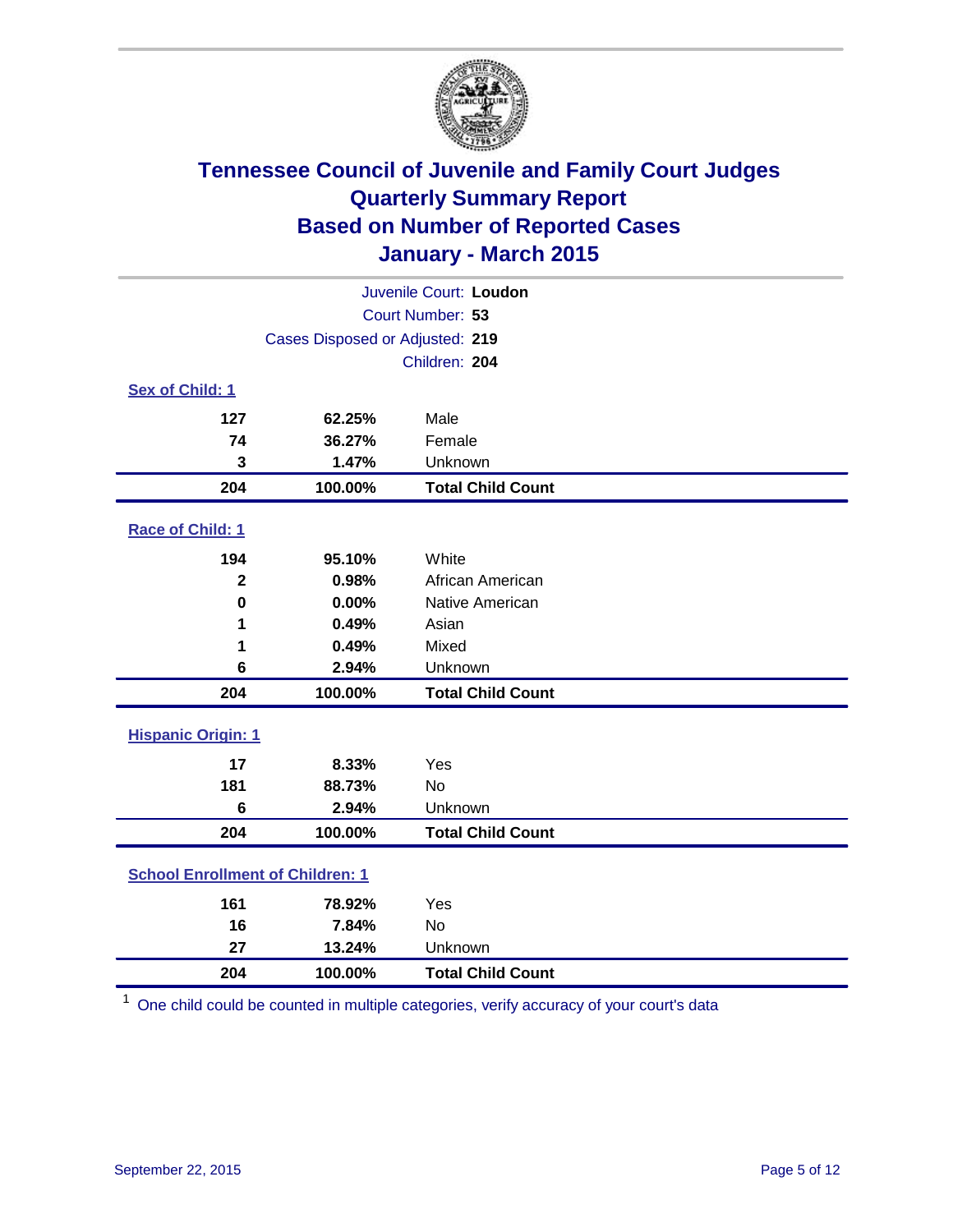

Court Number: **53** Juvenile Court: **Loudon** Cases Disposed or Adjusted: **219** Children: **204**

### **Living Arrangement of Child at Time of Referral: 1**

| 0  | $0.00\%$ | Other                        |
|----|----------|------------------------------|
| 20 | 9.80%    | Unknown                      |
| 0  | $0.00\%$ | Independent                  |
| 0  | $0.00\%$ | In an Institution            |
| 0  | $0.00\%$ | In a Residential Center      |
| 1  | 0.49%    | In a Group Home              |
| 18 | 8.82%    | With Foster Family           |
| 8  | 3.92%    | With Adoptive Parents        |
| 10 | 4.90%    | <b>With Relatives</b>        |
| 17 | 8.33%    | With Father                  |
| 60 | 29.41%   | With Mother                  |
| 13 | 6.37%    | With Mother and Stepfather   |
| 4  | 1.96%    | With Father and Stepmother   |
| 53 | 25.98%   | With Both Biological Parents |
|    |          |                              |

#### **Type of Detention: 2**

| 0<br>19<br>0<br>0<br>0<br>0<br>0<br>200 | $0.00\%$<br>8.68%<br>$0.00\%$<br>$0.00\%$<br>$0.00\%$<br>$0.00\%$<br>$0.00\%$<br>91.32% | Non-Secure Placement<br>Juvenile Detention Facility<br>Jail - Complete Separation<br>Jail - Partial Separation<br>Jail - No Separation<br><b>Psychiatric Hospital</b><br><b>Unknown</b><br>Does Not Apply |  |
|-----------------------------------------|-----------------------------------------------------------------------------------------|-----------------------------------------------------------------------------------------------------------------------------------------------------------------------------------------------------------|--|
| 0                                       | $0.00\%$                                                                                | Other                                                                                                                                                                                                     |  |
| 219                                     | 100.00%                                                                                 | <b>Total Detention Count</b>                                                                                                                                                                              |  |

<sup>1</sup> One child could be counted in multiple categories, verify accuracy of your court's data

If different than number of Cases (219) verify accuracy of your court's data.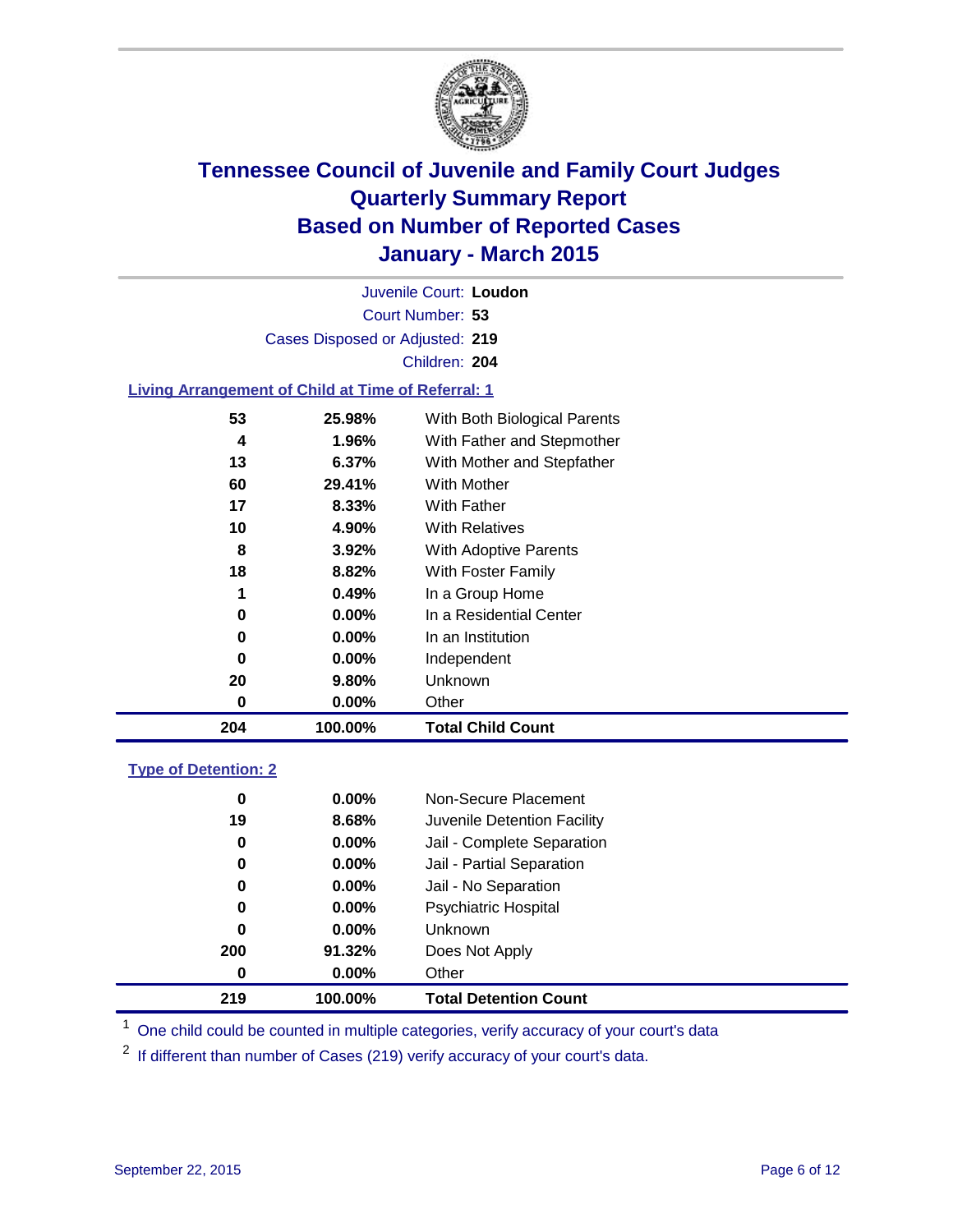

|                                                    | Juvenile Court: Loudon          |                                      |  |  |  |
|----------------------------------------------------|---------------------------------|--------------------------------------|--|--|--|
|                                                    | Court Number: 53                |                                      |  |  |  |
|                                                    | Cases Disposed or Adjusted: 219 |                                      |  |  |  |
|                                                    |                                 | Children: 204                        |  |  |  |
| <b>Placement After Secure Detention Hearing: 1</b> |                                 |                                      |  |  |  |
| 19                                                 | 8.68%                           | Returned to Prior Living Arrangement |  |  |  |
| $\bf{0}$                                           | 0.00%                           | Juvenile Detention Facility          |  |  |  |
| 0                                                  | 0.00%                           | Jail                                 |  |  |  |
| 0                                                  | 0.00%                           | Shelter / Group Home                 |  |  |  |
| 0                                                  | 0.00%                           | <b>Foster Family Home</b>            |  |  |  |
| $\bf{0}$                                           | 0.00%                           | Psychiatric Hospital                 |  |  |  |
| 0                                                  | 0.00%                           | Unknown                              |  |  |  |
| 200                                                | 91.32%                          | Does Not Apply                       |  |  |  |
| $\bf{0}$                                           | 0.00%                           | Other                                |  |  |  |
| 219                                                | 100.00%                         | <b>Total Placement Count</b>         |  |  |  |
|                                                    |                                 |                                      |  |  |  |
| <b>Intake Actions: 2</b>                           |                                 |                                      |  |  |  |
| 105                                                | 47.51%                          | <b>Petition Filed</b>                |  |  |  |
| 51                                                 | 23.08%                          | <b>Motion Filed</b>                  |  |  |  |
| 65                                                 | 29.41%                          | <b>Citation Processed</b>            |  |  |  |
| 0                                                  | 0.00%                           | Notification of Paternity Processed  |  |  |  |
| 0                                                  | 0.00%                           | Scheduling of Judicial Review        |  |  |  |
| 0                                                  | 0.00%                           | Scheduling of Administrative Review  |  |  |  |
| 0                                                  | 0.00%                           | Scheduling of Foster Care Review     |  |  |  |
| 0                                                  | 0.00%                           | Unknown                              |  |  |  |
| 0                                                  | 0.00%                           | Does Not Apply                       |  |  |  |
| 0                                                  | 0.00%                           | Other                                |  |  |  |
| 221                                                | 100.00%                         | <b>Total Intake Count</b>            |  |  |  |

<sup>1</sup> If different than number of Cases (219) verify accuracy of your court's data.

<sup>2</sup> If different than number of Referral Reasons (221), verify accuracy of your court's data.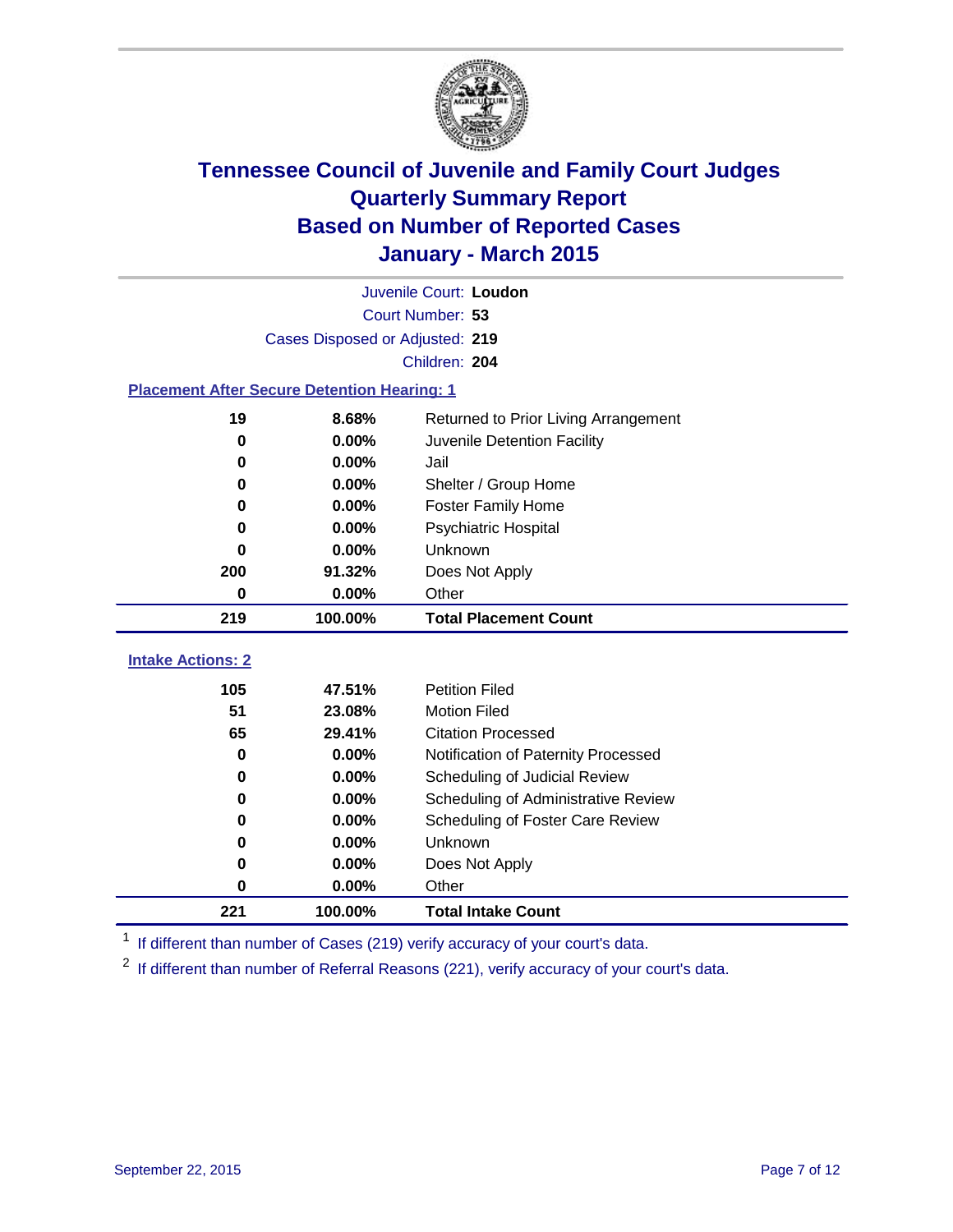

Court Number: **53** Juvenile Court: **Loudon** Cases Disposed or Adjusted: **219** Children: **204**

### **Last Grade Completed by Child: 1**

| 18           | 8.82%   | Too Young for School         |
|--------------|---------|------------------------------|
| $\pmb{0}$    | 0.00%   | Preschool                    |
| 3            | 1.47%   | Kindergarten                 |
| 3            | 1.47%   | 1st Grade                    |
| 0            | 0.00%   | 1st Grade                    |
| $\mathbf 2$  | 0.98%   | 2nd Grade                    |
| $\mathbf 0$  | 0.00%   | 2nd Grade                    |
| 5            | 2.45%   | 3rd Grade                    |
| 0            | 0.00%   | 3rd Grade                    |
| 6            | 2.94%   | 4th Grade                    |
| 0            | 0.00%   | 4th Grade                    |
| 10           | 4.90%   | 5th Grade                    |
| $\pmb{0}$    | 0.00%   | 5th Grade                    |
| 8            | 3.92%   | 6th Grade                    |
| $\bf{0}$     | 0.00%   | 6th Grade                    |
| 14           | 6.86%   | 7th Grade                    |
| $\mathbf 0$  | 0.00%   | 7th Grade                    |
| 30           | 14.71%  | 8th Grade                    |
| 0            | 0.00%   | 8th Grade                    |
| 22           | 10.78%  | 9th Grade                    |
| 0            | 0.00%   | 9th Grade                    |
| 33           | 16.18%  | 10th Grade                   |
| 19           | 9.31%   | 11th Grade                   |
| $\mathbf{2}$ | 0.98%   | 12th Grade                   |
| $\mathbf 0$  | 0.00%   | Non-Graded Special Ed        |
| 0            | 0.00%   | <b>GED</b>                   |
| 0            | 0.00%   | Graduated                    |
| $\pmb{0}$    | 0.00%   | <b>Never Attended School</b> |
| 29           | 14.22%  | Unknown                      |
| $\pmb{0}$    | 0.00%   | Other                        |
| 204          | 100.00% | <b>Total Child Count</b>     |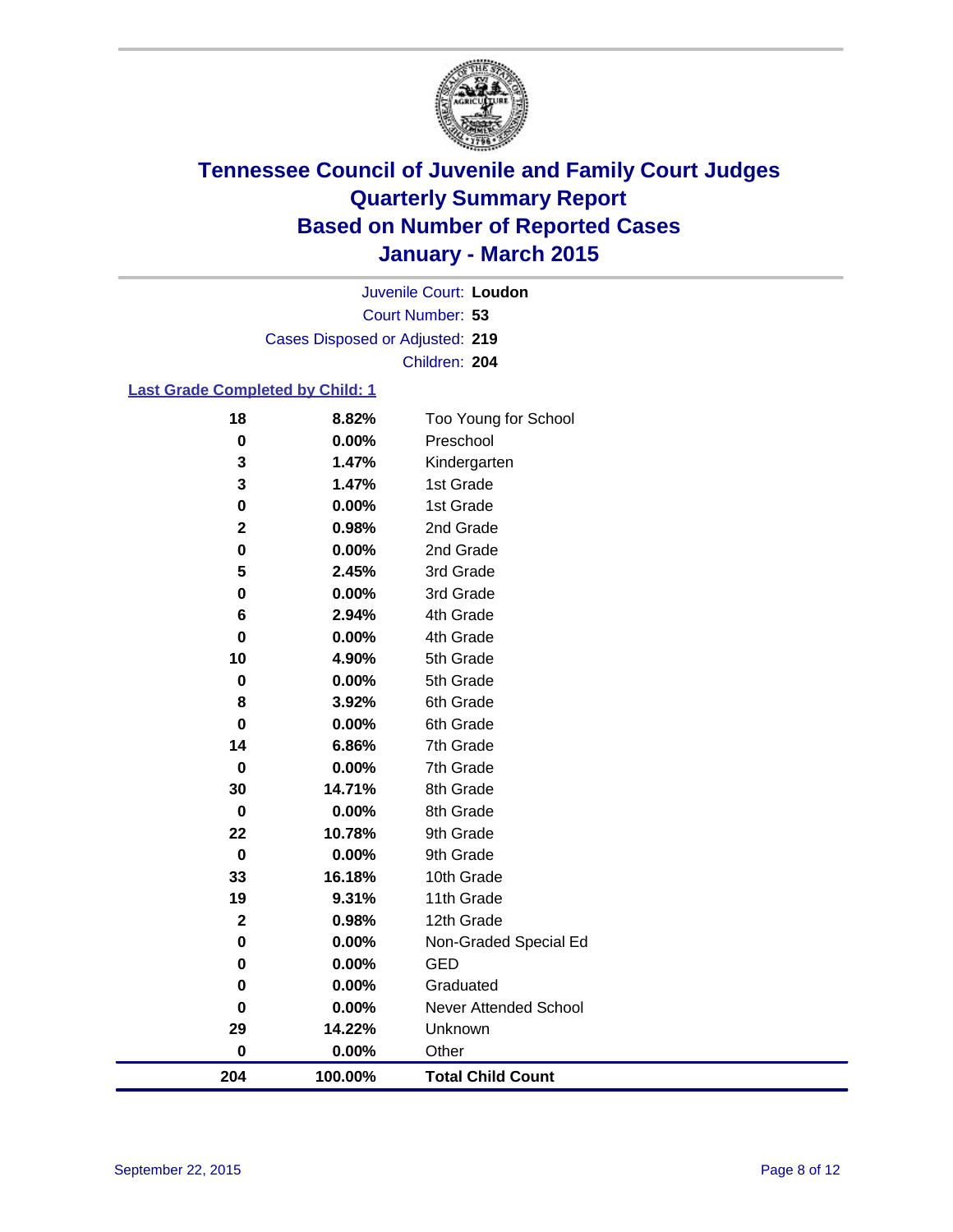

|                                                                                         |                                         | Juvenile Court: Loudon   |  |  |  |
|-----------------------------------------------------------------------------------------|-----------------------------------------|--------------------------|--|--|--|
|                                                                                         |                                         | Court Number: 53         |  |  |  |
|                                                                                         | Cases Disposed or Adjusted: 219         |                          |  |  |  |
|                                                                                         |                                         | Children: 204            |  |  |  |
|                                                                                         | <b>Enrolled in Special Education: 1</b> |                          |  |  |  |
| 0                                                                                       | $0.00\%$                                | Yes                      |  |  |  |
| 175                                                                                     | 85.78%                                  | No                       |  |  |  |
| 29                                                                                      | 14.22%                                  | Unknown                  |  |  |  |
| 204                                                                                     | 100.00%                                 | <b>Total Child Count</b> |  |  |  |
| One child could be counted in multiple categories, verify accuracy of your court's data |                                         |                          |  |  |  |

| <b>Action Executed By: 1</b> |         |                           |
|------------------------------|---------|---------------------------|
| 105                          | 47.51%  | Judge                     |
| 0                            | 0.00%   | Magistrate                |
| 116                          | 52.49%  | YSO                       |
| 0                            | 0.00%   | Other                     |
| 0                            | 0.00%   | <b>Unknown</b>            |
| 221                          | 100.00% | <b>Total Action Count</b> |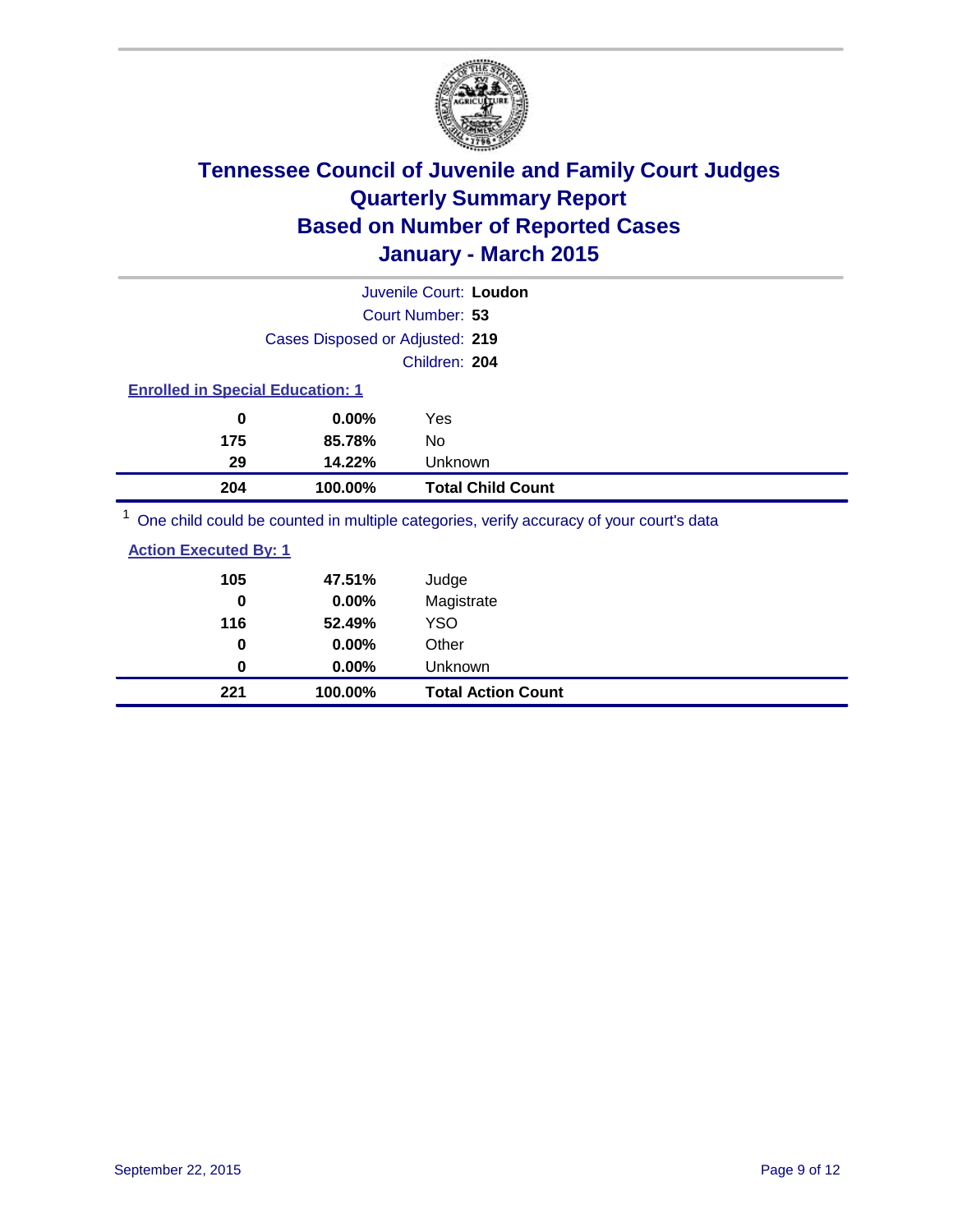

Court Number: **53** Juvenile Court: **Loudon** Cases Disposed or Adjusted: **219** Children: **204**

### **Formal / Informal Actions: 1**

| 0   | $0.00\%$ | Dismissed                                        |
|-----|----------|--------------------------------------------------|
| 0   | $0.00\%$ | Retired / Nolle Prosequi                         |
| 44  | 19.91%   | <b>Complaint Substantiated Delinquent</b>        |
| 29  | 13.12%   | <b>Complaint Substantiated Status Offender</b>   |
| 32  | 14.48%   | <b>Complaint Substantiated Dependent/Neglect</b> |
| 0   | $0.00\%$ | <b>Complaint Substantiated Abused</b>            |
| 0   | $0.00\%$ | <b>Complaint Substantiated Mentally III</b>      |
| 81  | 36.65%   | Informal Adjustment                              |
| 0   | $0.00\%$ | <b>Pretrial Diversion</b>                        |
| 0   | $0.00\%$ | <b>Transfer to Adult Court Hearing</b>           |
| 0   | $0.00\%$ | Charges Cleared by Transfer to Adult Court       |
| 0   | $0.00\%$ | Special Proceeding                               |
| 35  | 15.84%   | <b>Review Concluded</b>                          |
| 0   | $0.00\%$ | Case Held Open                                   |
| 0   | $0.00\%$ | Other                                            |
| 0   | $0.00\%$ | Unknown                                          |
| 221 | 100.00%  | <b>Total Action Count</b>                        |

<sup>1</sup> If different than number of Referral Reasons (221), verify accuracy of your court's data.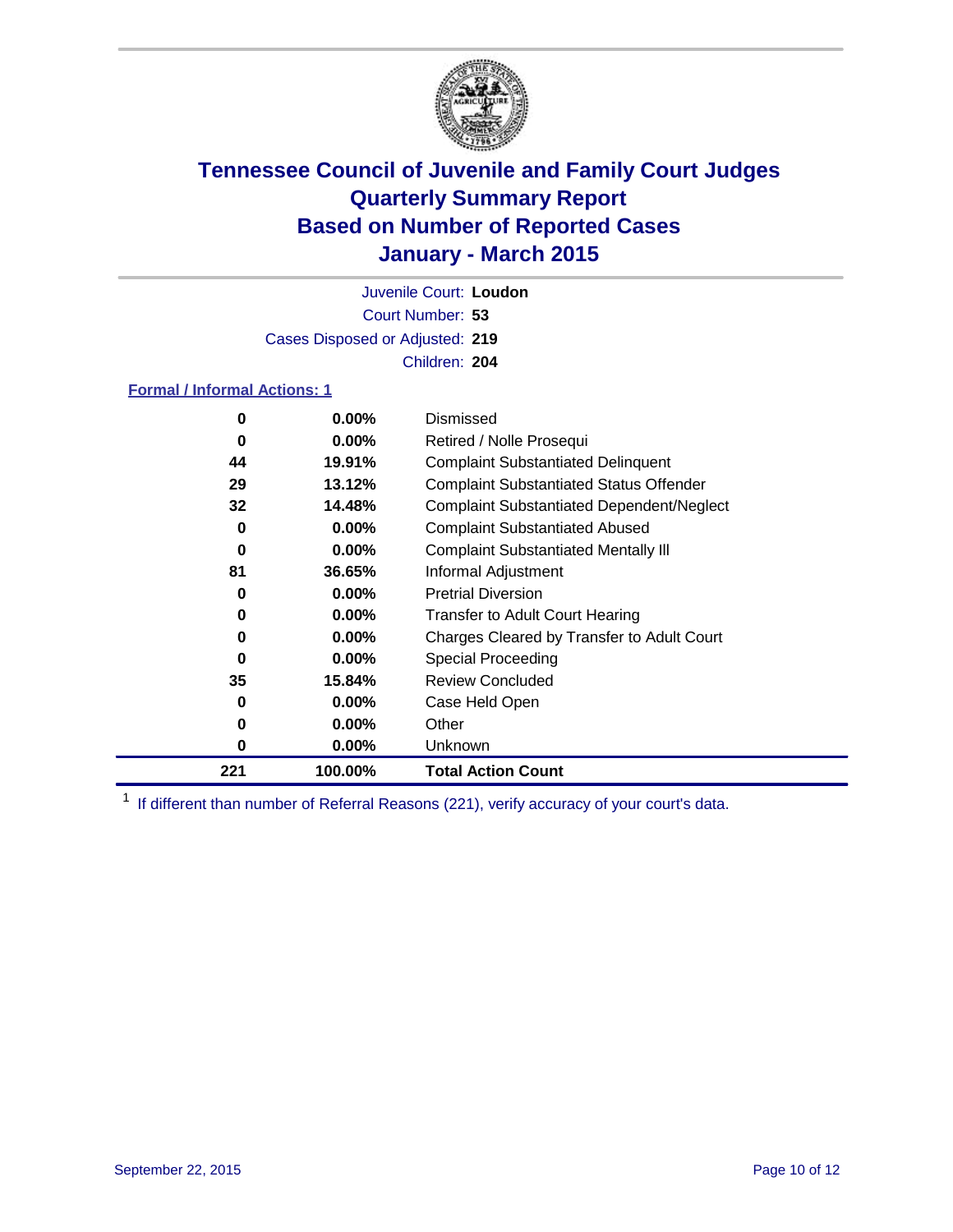

|                       |                                 | Juvenile Court: Loudon                                |
|-----------------------|---------------------------------|-------------------------------------------------------|
|                       |                                 | Court Number: 53                                      |
|                       | Cases Disposed or Adjusted: 219 |                                                       |
|                       |                                 | Children: 204                                         |
| <b>Case Outcomes:</b> |                                 | There can be multiple outcomes for one child or case. |
| 8                     | 2.19%                           | Case Dismissed                                        |
| 0                     | 0.00%                           | Case Retired or Nolle Prosequi                        |
| 49                    | 13.42%                          | Warned / Counseled                                    |
| 0                     | 0.00%                           | <b>Held Open For Review</b>                           |
| 63                    | 17.26%                          | Supervision / Probation to Juvenile Court             |
| 0                     | 0.00%                           | <b>Probation to Parents</b>                           |
| 0                     | 0.00%                           | Referral to Another Entity for Supervision / Service  |
| 3                     | 0.82%                           | Referred for Mental Health Counseling                 |
| 21                    | 5.75%                           | Referred for Alcohol and Drug Counseling              |
| 0                     | 0.00%                           | Referred to Alternative School                        |
| 0                     | 0.00%                           | Referred to Private Child Agency                      |
| 8                     | 2.19%                           | Referred to Defensive Driving School                  |
| 0                     | 0.00%                           | Referred to Alcohol Safety School                     |
| 0                     | 0.00%                           | Referred to Juvenile Court Education-Based Program    |
| 3                     | 0.82%                           | Driver's License Held Informally                      |
| 1                     | 0.27%                           | <b>Voluntary Placement with DMHMR</b>                 |
| 0                     | 0.00%                           | <b>Private Mental Health Placement</b>                |
| 0                     | 0.00%                           | <b>Private MR Placement</b>                           |
| 0                     | 0.00%                           | Placement with City/County Agency/Facility            |
| 0                     | 0.00%                           | Placement with Relative / Other Individual            |
| 0                     | 0.00%                           | Fine                                                  |
| 40                    | 10.96%                          | <b>Public Service</b>                                 |
| 7                     | 1.92%                           | Restitution                                           |
| 0                     | 0.00%                           | <b>Runaway Returned</b>                               |
| 0                     | 0.00%                           | No Contact Order                                      |
| 0                     | 0.00%                           | Injunction Other than No Contact Order                |
| 0                     | 0.00%                           | <b>House Arrest</b>                                   |
| 0                     | 0.00%                           | <b>Court Defined Curfew</b>                           |
| 36                    | 9.86%                           | Dismissed from Informal Adjustment                    |
| 0                     | 0.00%                           | <b>Dismissed from Pretrial Diversion</b>              |
| 0                     | 0.00%                           | <b>Released from Probation</b>                        |
| 0                     | 0.00%                           | <b>Transferred to Adult Court</b>                     |
| 0                     | 0.00%                           | <b>DMHMR Involuntary Commitment</b>                   |
| 0                     | 0.00%                           | <b>DCS Commitment - Determinate</b>                   |